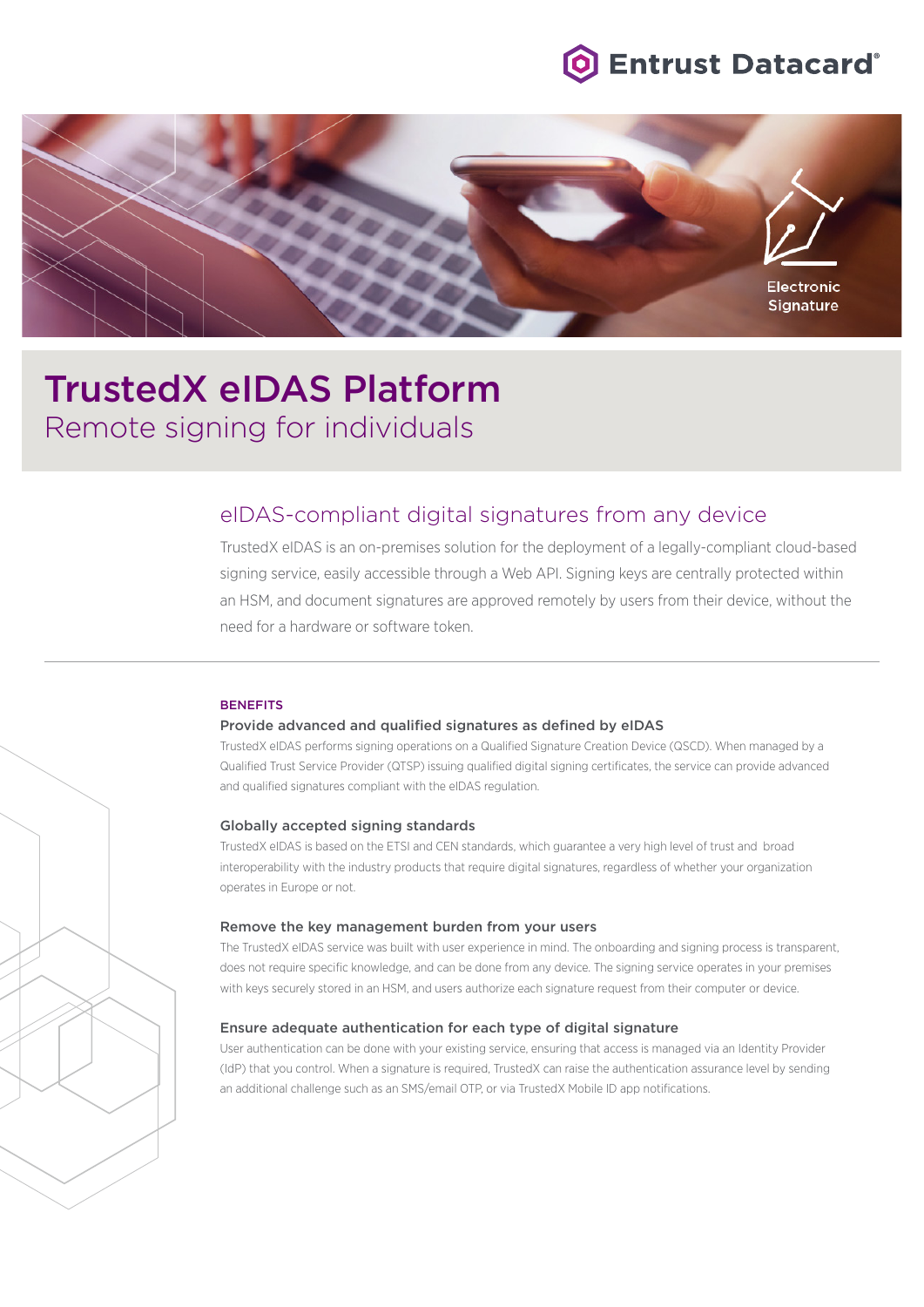## **OPERATION**

TrustedX eIDAS acts as a server-based signature provider, allowing users to authenticate in order to activate their keys and authorize the signature of documents or document hashes.

| <b>Electronic signature</b><br>provider (eSigP) | PKI material for enrolled users is managed as<br>identity attributes in a secure HSM-based<br>repository. Each user can have one or more<br>digital certificates to sign documents remotely<br>once authenticated.<br>Signing functions are available through a web<br>API or optionally via the TrustedX Desktop<br>Virtual Card (VC) component. | <b>Identity provider</b><br>(dP) | The platform is designed to leverage an existing<br>federated Identity Provider, but it can also act as an IdP<br>for some use cases. Consult us for more information<br>about supported third-party IdPs.<br>TrustedX eIDAS includes 2FA authentication methods<br>such as SMS/Email OTP and TrustedX Mobile ID.<br>More authenticators can be incorporated thanks to<br>the integration with Entrust Datacard's IntelliTrust or<br>Identity Guard, or with existing IdPs using our SAML 2.0 |
|-------------------------------------------------|---------------------------------------------------------------------------------------------------------------------------------------------------------------------------------------------------------------------------------------------------------------------------------------------------------------------------------------------------|----------------------------------|-----------------------------------------------------------------------------------------------------------------------------------------------------------------------------------------------------------------------------------------------------------------------------------------------------------------------------------------------------------------------------------------------------------------------------------------------------------------------------------------------|
|                                                 |                                                                                                                                                                                                                                                                                                                                                   |                                  | connector.                                                                                                                                                                                                                                                                                                                                                                                                                                                                                    |

#### MODULES

TrustedX eIDAS comes with two optional modules that can be deployed according to your needs:

| <b>Mobile ID</b> | An optional module that enables signature activation<br>using a mobile device. It comes either as a dedicated | <b>Desktop VC</b> | An optional module for signatures and Web authentication<br>processes from a local computer.              |
|------------------|---------------------------------------------------------------------------------------------------------------|-------------------|-----------------------------------------------------------------------------------------------------------|
|                  | app or as an SDK to integrate to your own app.                                                                |                   | A light plug-in is installed on the user's computer, which                                                |
|                  | The module implements a PKI-based authentication                                                              |                   | enables them to sign documents directly from the computer                                                 |
|                  | requiring a fingerprint or a PIN to use the authentication                                                    |                   | using remote keys securely stored in the TrustedX eIDAS                                                   |
|                  | key on the mobile device where it is installed.                                                               |                   | platform.                                                                                                 |
|                  |                                                                                                               |                   | Desktop VC can be leveraged for both TLS authentication in<br>web browsers and in-application signatures. |
|                  |                                                                                                               |                   |                                                                                                           |

### **ARCHITECTURE**

TrustedX eIDAS provides remote signing and 2FA-based signature activation options via web services operated by a Trust Service Provider. The following figure illustrates the interactions between TrustedX eIDAS, the optional Mobile ID module, and your infrastructure – the IdP is not represented: